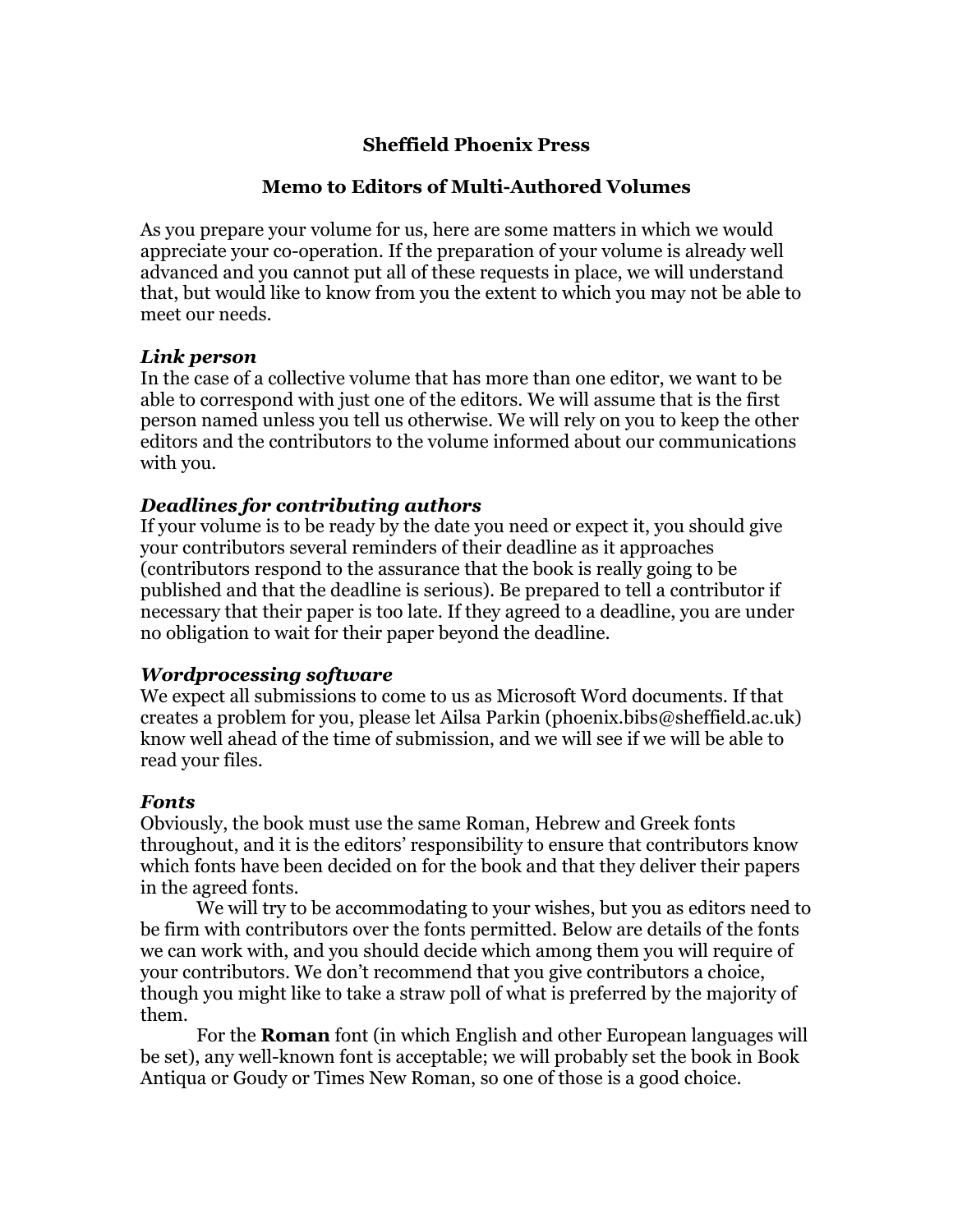As for Hebrew and Greek, in most cases, especially in the monograph series, we prefer Hebrew and Greek fonts to transliterations. If transliterations are used, please have contributors use the 'scientific' system with diacritics, though common Hebrew words such as *hesed* and *berit* can be used in a nonscientific transliteration.

For **Hebrew,** we prefer unvocalized Hebrew unless the vocalization is significant. For the font, please use either Hebraica II (from Linguists' Software), which is our preferred Hebrew font, or SPTiberian (from the SBL), or BWHebb (Bible Works font). All the contributions in the volume should use the same Hebrew font. Please be sure to remind contributors that if they are using vocalized Hebrew there are different keystrokes for vowels depending on whether the letter they accompany is wide or narrow, balanced or unbalanced.

For **Greek,** please use either Graeca II (from Linguists' Software), which is our preferred Greek font, or SPIonic (from the SBL), or BWGrkl (Bible Works font). All the contributions in the volume should use the same Greek font. The Greek should be accented. Please be remind contributors that if they are using SPIonic there are different keystrokes for accents depending on whether the letter they accompany is wide or narrow.

For **Transliteration** (which we require for non-Roman scripts other than Hebrew and Greek), when diacritics on letters are needed for the transliteration of Hebrew, other Semitic languages, etc., most are available in the latest versions of Microsoft Word. When for example you want a macron over an 'a', you hold down the 'a' key a little longer than usual and a series of diacritics offers itself; click on the one you want. For diacritics you cannot get in this way, please use TranslitLS or TranslitPala (from Linguists' Software). SPAtlantis (SBL transliteration font) is not now to be used. If you are using TranslitLS or TranslitPala, the whole word should be in the transliteration font. All the contributions in the volume should use the same transliteration font.

#### *Housestyle*

Authors should follow the instructions in our Short Style Guide for Authors (www.sheffieldphoenix.com/authors.asp), on such matters as abbreviations of biblical books, footnote and bibliography style, and the like. Note that different rules apply for manuscripts in UK or US style, either of which is acceptable. A book may use a mixture of UK and US spelling, but not of course within one article. If further detail is required, please consult the Sheffield Manual for Authors and Editors in Biblical Studies, which can be downloaded from the same web page.

#### *Bibliography and footnote style*

As editor(s), you need to establish early on which style your contributors are to use for their Bibliographies and footnotes. The choice is between the traditional style and the author–date style. Sufficient description of each system is given in our Short Style Guide for Authors (www.sheffieldphoenix.com/authors.asp), and there are further details in the Sheffield Manual for Authors and Editors in Biblical Studies on the same web page.

The same style must be used consistently throughout the book.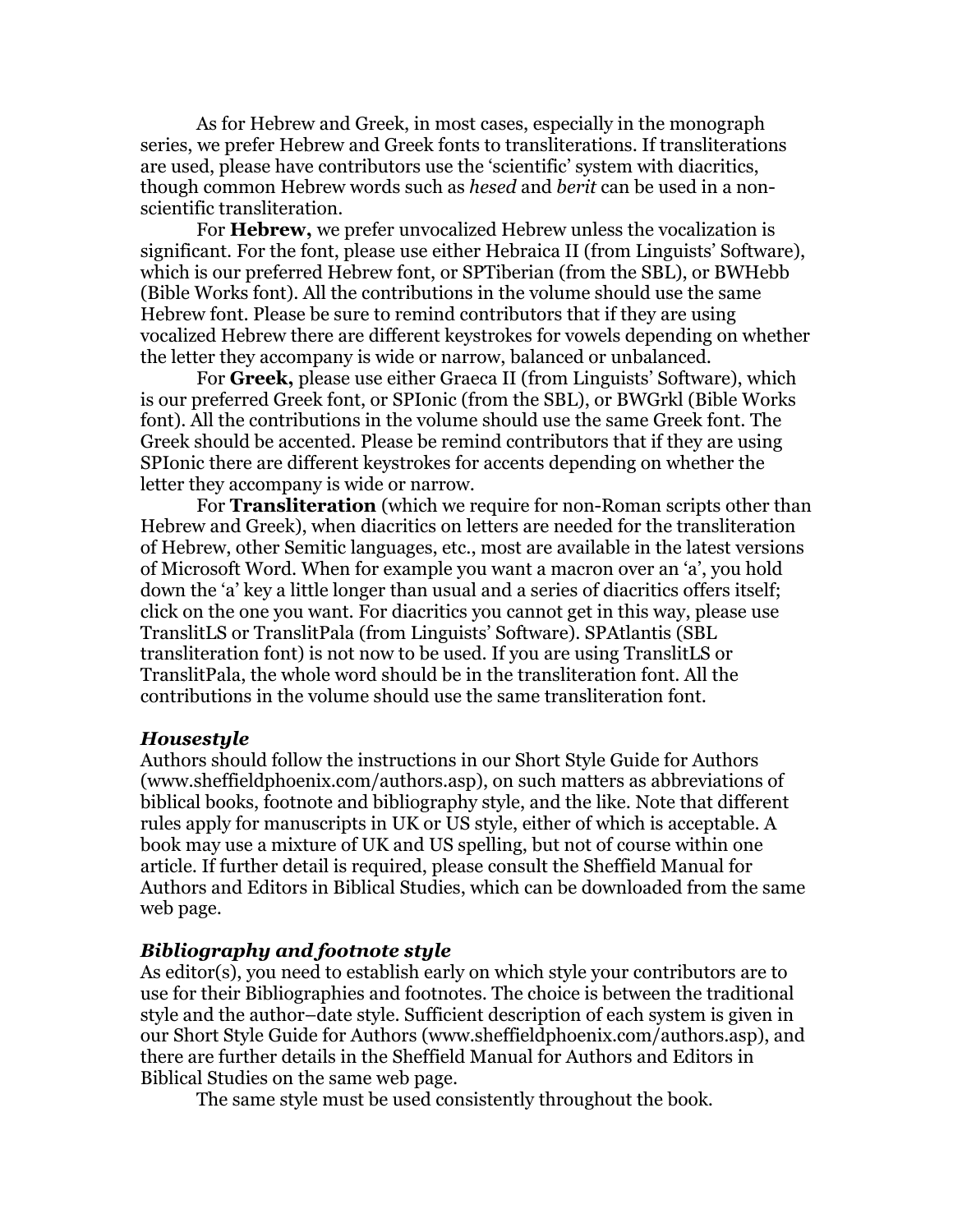# *Bibliographies*

If a book has a strong unifying theme, we would expect a single Bibliography for the end of the book, combining the Bibliographies of the various articles. The Editor(s) should prepare that. If, however, the book is a collection of more or less disparate articles, each article should be followed by its own Bibliography. The editors should check that contributors have followed the Press's guidelines for the preparation of bibliographies, returning the article to the contributor for revision if necessary.

# *Your task as editor(s)*

The editor(s) should edit the contributions for sense and accuracy, referring them back to contributors when necessary, and seeking the approval of authors for any proposed changes of wording to the author's text. The editor(s) guarantee(s) to the Press the academic quality of the work.

Editors are not copy-editors, so they should not have to do busy work on authors' manuscripts to make them conform to the publisher's housestyle. When the manuscripts are received by the Press, they will be further edited by a professional copy-editor. But if you as editor see that a contributor has, for example, failed to use the Press's conventions for the abbreviation of biblical book names, or has not prepared their Bibliography correctly, you should mention that when you send the manuscript back to the author for revision. See further our Checklist for Authors and Copy-editors/Typesetters, which sets out the responsibilities of authors, and lists the tasks copy-editors and typesetters will perform.

# *Items needed from the Editor(s)*

The Editor(s) should provide for the Press, in addition to the contributions of the various authors, the following items:

- 1. The title page of the book with exact title, subtitle, and correct form of the name(s) of the editor(s)
- 2. Contents page checked for consistency with chapter titles (including capitalization)
- 3. List(s) of Tables, Figures, Maps (if any)
- 4. List of Abbreviations
- 5. List of short titles for each chapter (to appear in the header on each right-hand page)
- 6. List of contributors with their institutional affiliations.

# *Sending final files to us*

When you have the final version of all the contributions, we would prefer it if you can combine all the files into a single file. If you find it easier to send each contribution as a separate file, please label each electronic file 01, 02, etc., followed by just the surname of the author. The front matter can all be gathered together in a single file, labelled 00 Prelims.